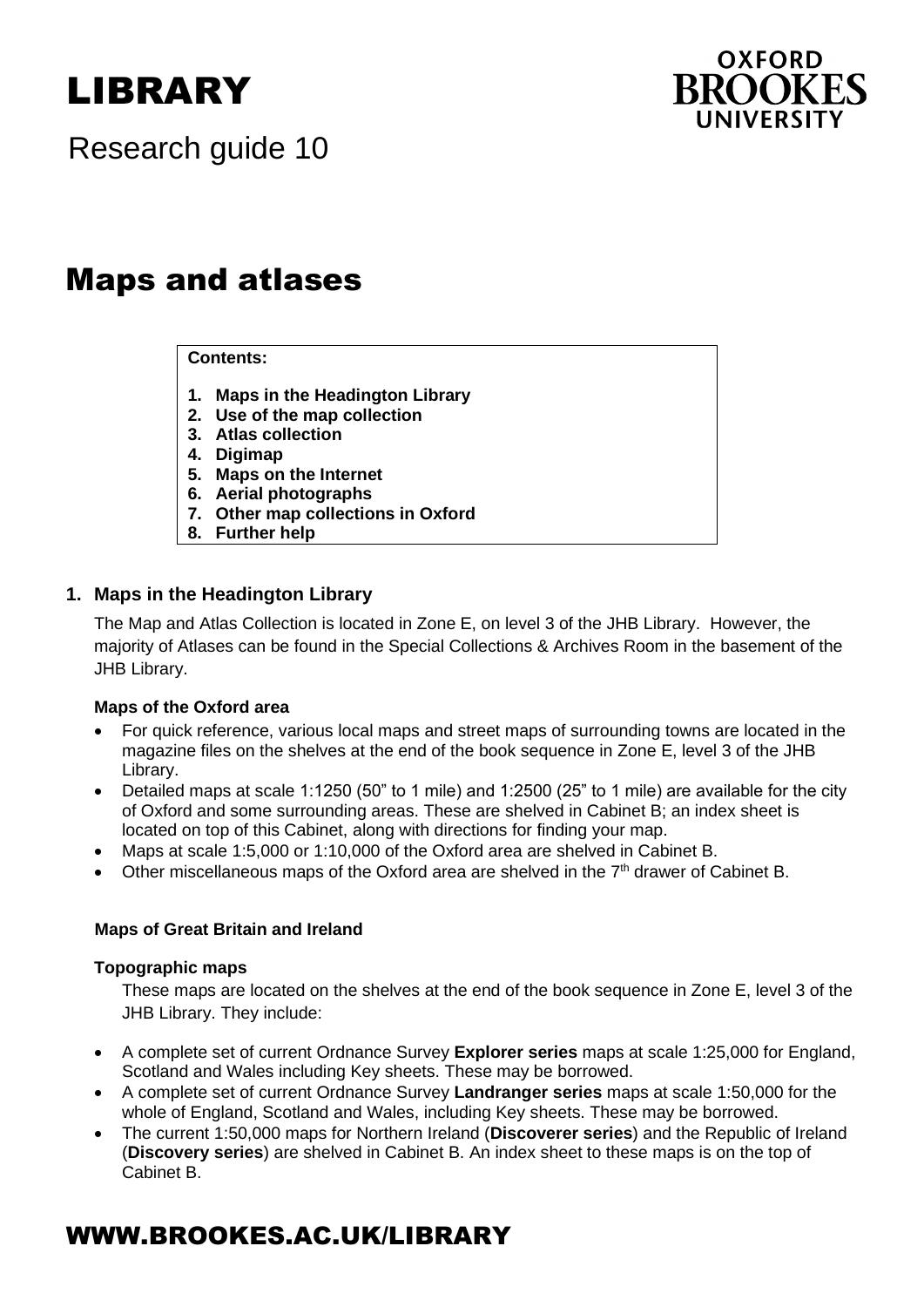#### **City/town street maps (Great Britain)**

• For quick reference, various city/town street maps are located in the magazine files on the shelves at the end of the book sequence in Zone E, level 3 of the JHB Library.

#### **Thematic maps**

- Cabinet A holds **British Geological Survey** (incl. Hydrogeological) and **Soil Survey** maps for England Scotland and Wales. Where available, key sheets for these are located on top of the Cabinet.
- Cabinet B holds **Land Use and Agricultural Land Classification** map series for England and Wales, along with a selection of other thematic maps relating to English Nature, Climate, Waterways and History.

#### **International maps**

- The main focus of the map collection is the United Kingdom.
- For world maps and maps of other countries, consult the atlas collection. Also see the '**Digimap**' section of this guide for details of how to access Global maps and data.

## **2. Use of the map collection**

#### **Indexes to the collection**

• For quick reference, the collection is broadly arranged by series of theme. Each cabinet drawer lists details of the contents. Key sheets are located on the top of each cabinet.

#### **Access**

- The map collection is available during Library opening hours. The cabinets are labelled and kept unlocked.
- All flat maps are for reference use only, and should be consulted at the tables nearby.

#### **Equipment**

• Maps may be photocopied, if required, but should be returned to the Map Collection.

#### **Care of maps**

- Maps should be handled with care. They should not be folded, annotated or come into contact with glue, sticky tape or Blue Tack.
- Maps should be replaced in their correct location after use. If you are not sure of the correct location, leave maps on one of the cabinets for re-shelving.

#### **3. Atlas collection**

#### **Atlases are located in the Special Collections and Archives Room in the basement of the JHB Library**

- The atlas collection incorporates the **Harold Fullard Collection of Atlases** and is a collection of about 1,200 regional and thematic atlases both current and historical.
- All atlases are listed on the Library Catalogue and can be found by searching for 'atlas' and the region or topic of interest. (eg **atlas** and **desertification** or **atlas** and **Japan**).
- If you need a general **world atlas**, look at shelfmark **912** in the collection. The *Times Comprehensive Atlas of the World* (13<sup>th</sup> edition) at **Atlas Collection 912 TIM** would be a good starting point.
- Atlases of Britain are included in the collection at **912.41.** However, road atlases and more detailed street atlases for the counties immediately surrounding Oxfordshire are located in the Map Collection in Zone E, on level 3 of the JHB Library. A search for 'atlas' and the county will locate these (eg atlas and Gloucestershire).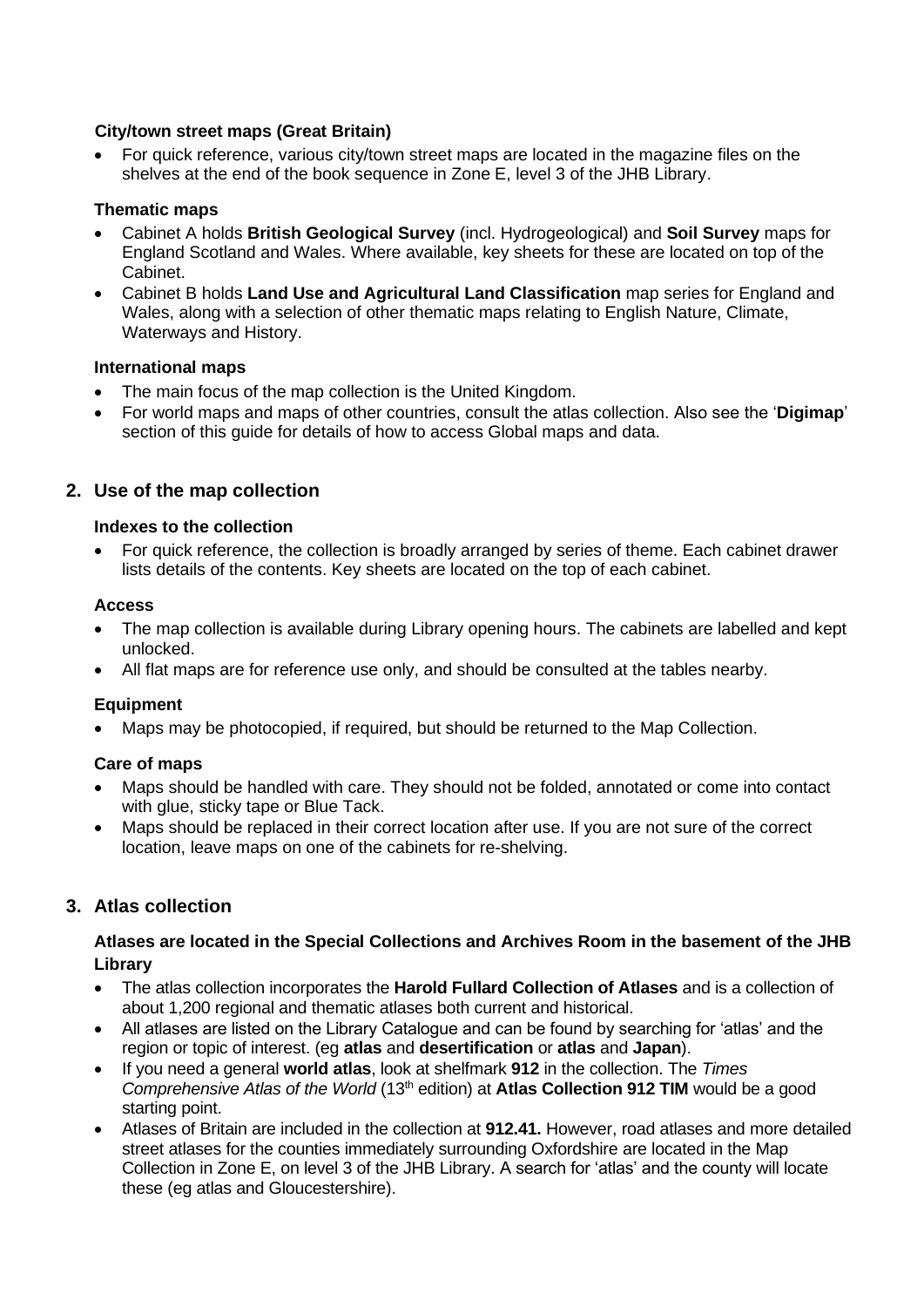#### **Gazetteers**

• A number of gazetteers, both British and international, are shelved in the Map Collection in Zone E, on level 3 of the JHB Library.

# **4. Digimap**

Digimap is an online service which provides access to digital maps and data, from the Ordnance Survey, for England, Wales, Scotland and Northern Ireland. Also provides access to global maps and data via Global Digimap.

- Digimap [Ordnance](https://digimap.edina.ac.uk/os) Survey: contemporary Ordnance Survey maps, at 15 fixed scales, can be viewed, annotated, saved and printed (A4 - A0). Ordnance Survey mapping data can also be downloaded for use in CAD and GIS applications.
- [Environment](http://digimap.edina.ac.uk/environment) Digimap: land cover maps from the Centre for Ecology and Hydrology, for the years 1990, 2000 and 2007 and 2015 at 11 fixed scales, can be viewed, annotated, saved and printed (A4 and A3). Environmental mapping data can also be downloaded for use in CAD and GIS applications.
- Geology [Digimap:](http://digimap.edina.ac.uk/geology) British Geological maps, from 1:50000 to 1:625000 scale, can be viewed, annotated, saved and printed. Geological mapping data can also be downloaded for use in CAD and GIS applications.
- Historic [Digimap:](http://digimap.edina.ac.uk/historic) historic Ordnance Survey maps, from 1839-1997, can be viewed, annotated, saved and printed. Historic mapping data can also be downloaded for use in CAD and GIS applications.
- Aerial [Digimap:](http://digimap.edina.ac.uk/aerial) aerial photography maps from 1:250 to 1:200,000 scale can be viewed, annotated, saved and printed. Aerial imagery data can also be downloaded (in JPEG format) for use in GIS or CAD software.
- Society [Digimap:](https://digimap.edina.ac.uk/society) allows you to visualise and explore a range of demographic data along with Ordnance Survey data, providing census and socio-economic information for Great Britain.
- [Marine Digimap:](https://digimap.edina.ac.uk/marine) offers two types of data to view and/or download 1) Raster Nautical Charts 2) Marine Thames Vector – covers all UK waters and is a feature rich dataset derived from the UK Hydrographic Office.
- [agCensus Digimap:](https://digimap.edina.ac.uk/agcensus) offers data derived from the regular Agricultural Censuses of England, Scotland and Wales.
- [Geomni Digimap:](https://digimap.edina.ac.uk/geomni) provides access to 1) UK Map: a detailed feature rich mapping database of Greater London based on 1:1,000 scale. 2) UK Buildings: understand the age, structure, characteristics and use, of commercial, public and residential buildings across GB and the Belfast urban area in Northern Ireland. 3) UK Land: a national land/land use information database.
- [Lidar Digimap:](https://digimap.edina.ac.uk/lidar) offers detailed Lidar data and vertical aerial photography from the Environment Agency. Lidar data is a very accurate model of the earth's surface.
- Global [Digimap:](https://digimap.edina.ac.uk/global) provides access to global maps and data which can be viewed, annotated and printed. Global map data can also be downloaded for use in GIS software.

# **Registration and Access**

All Oxford Brookes staff and students are entitled to use the service, free of charge, for academic purposes.

Once connected, first-time users are required to register and agree to the data licence for each Collection before access.

# **Using Digimap at home**

Your registration allows you to access all Digimap services from your home computer within Great Britain, providing you delete any data once your course/project has finished. Digimap is designed to be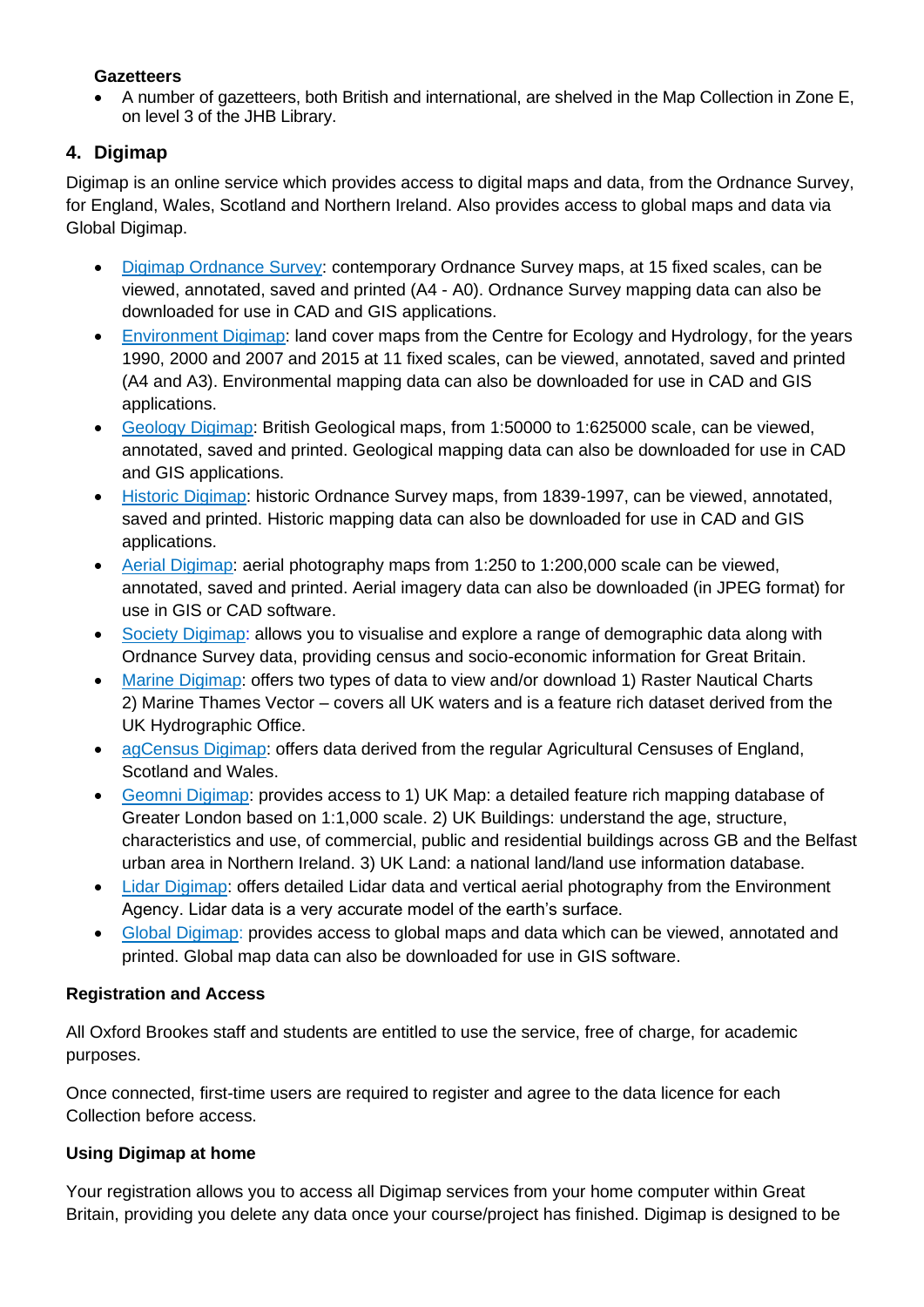used over a university network, so services may be slower, and cannot be guaranteed when accessing via a modem router.

**Please note:** although you are allowed to access Digimap from a place of work eg. local council, you may not use the data for the purposes of your employment, the data may not be issued to or used by anyone who is not an Educational User (unless your workplace also subscribes to Digimap).

#### **Using Digimap on a mobile device**

Digimap 'Roam' services may be accessed on a mobile device, however 'Download' services are not available due to the large file sizes often involved.

#### **Further help and training**

Extensive help is available online on Digimap itself, including the Digimap Resource Centre: <https://digimap.edina.ac.uk/help/>

For further help and advice email: libraryenquiries@brookes.ac.uk

## **5. Maps on the Internet**

An increasing number of maps are freely available over the Internet, and some of the most useful sites we've found are listed at [http://www.brookes.ac.uk/library/resources/maps/.](http://www.brookes.ac.uk/library/resources/maps/) These include:

- Bodleian Library map room links: <http://www.bodleian.ox.ac.uk/maps>
- [Perry-Castaneda Library Map Collection](file:///C:/My%20Documents/Mapsnew.doc) Online: [http://www.lib.utexas.edu/maps/.](http://www.lib.utexas.edu/maps/)
- Streetmap: [http://www.streetmap.co.uk](http://www.streetmap.co.uk/) Street map facilities for the UK
- Google Maps: <https://www.google.co.uk/maps>
- Google Earth: <http://earth.google.com/>
- Bing Maps: maps of UK, Europe and the World:<https://www.bing.com/maps>
- Mappy: European itineraries, town maps and some aerial photographs: <http://www.mappy.com/>
- Old Maps Online: [https://www.oldmapsonline.org](https://www.oldmapsonline.org/)
- A Vision of Britain through time:<https://www.visionofbritain.org.uk/index.jsp>
- British National Grid Map and Grid Reference Finder:<https://britishnationalgrid.uk/>

#### **6. Aerial photographs**

These are located on the shelves at the end of the book sequence in Zone E, on level 3 of the JHB Library. They include:

- Atlases of aerial photographs for England, London, Oxford and Edinburgh. You can search the library catalogue for **aerial atlas**. Other titles may be found by searching for **photographic atlas**.
- **Aerial Digimap** provides aerial photography maps of Great Britain. Maps from 1:250 to 1:200,000 scale can be viewed, annotated, saved and printed. Aerial imagery data can also be downloaded for use in GIS and CAD software. This is a subscription service available to Brookes users – see Digimap section above.
- Aerial photographs of some major European cities are available online, via Mappy. Google Maps and Google Earth also provide aerial photographs (see above).

#### **7. Other map collections in Oxford**

• At **Oxford Brookes**, teaching collections are kept in the department of Geography and in the Built Environment Resources Room.